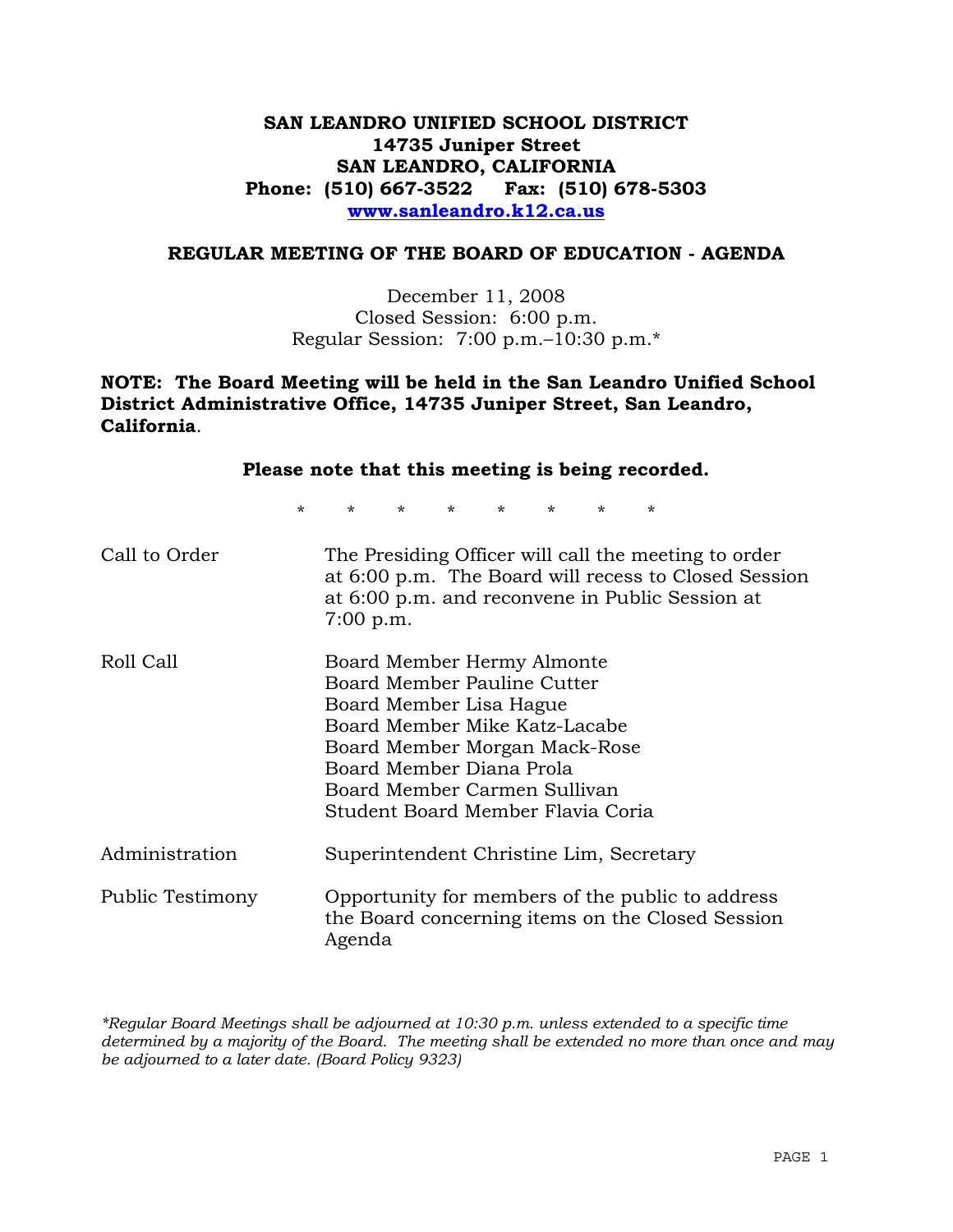Prior to the Public Session, the Board will meet in Closed Session pursuant to Education Code Section 35146 and 48918(c), and Government Code Sections 54957, 54957.6, 54956.9(b), 54956.8, and 54956.

- a) Student Expulsions
- b) Public Employee Performance Evaluation, Title: Superintendent's Evaluation
- c) Public Employee Discipline/Dismissal/Release/Hiring
- d) Conference with Labor Negotiator
- e) Conference with Legal Counsel Anticipated Litigation Significant exposure to litigation
- f) Conference with Real Property Negotiator Property(ies)
- g) Conference with Legal Counsel Existing Litigation
- h) Tort Claim

| Report Closed<br><b>Session Action</b> |            | Motion __________ Second __________ Vote ________ |                                                                                                                                                                                                                                                                                                                                                                                                                                                                                                                                                                                                                                                                                                                                                                                                                                                                                                                                                                                                                        |
|----------------------------------------|------------|---------------------------------------------------|------------------------------------------------------------------------------------------------------------------------------------------------------------------------------------------------------------------------------------------------------------------------------------------------------------------------------------------------------------------------------------------------------------------------------------------------------------------------------------------------------------------------------------------------------------------------------------------------------------------------------------------------------------------------------------------------------------------------------------------------------------------------------------------------------------------------------------------------------------------------------------------------------------------------------------------------------------------------------------------------------------------------|
| Pledge of Allegiance                   |            |                                                   |                                                                                                                                                                                                                                                                                                                                                                                                                                                                                                                                                                                                                                                                                                                                                                                                                                                                                                                                                                                                                        |
| Approve Agenda                         | 2008       | Motion __________ Second __________ Vote ________ | Approve the Regular Meeting Agenda of December 11,                                                                                                                                                                                                                                                                                                                                                                                                                                                                                                                                                                                                                                                                                                                                                                                                                                                                                                                                                                     |
| Legal Statement                        | 54954.2(a) |                                                   | Members of the audience who wish to address the<br>Board are asked to complete the yellow card available at<br>the entrance and submit it to the Board's Administrative<br>Assistant. Speakers who have completed the card will be<br>called when the item is reached on the agenda or, for<br>non-agenda items, during the Public Testimony. Cards<br>are to be turned in before the item is reached on the<br>agenda. Please note that this meeting is being recorded.<br>State law prohibits the Board of Education from taking<br>any action on or discussing items that are not on the<br>posted agenda except to A) briefly respond to statements<br>made or questions posed by the public in attendance; B)<br>ask questions for clarification; C) provide a reference to a<br>staff member or other resource for factual information in<br>response to the inquiry; or D) ask a staff member to<br>report back on the matter at the next meeting and/or put<br>it on a future agenda. (Government Code Section |
| <b>PRESENTATIONS</b>                   |            |                                                   |                                                                                                                                                                                                                                                                                                                                                                                                                                                                                                                                                                                                                                                                                                                                                                                                                                                                                                                                                                                                                        |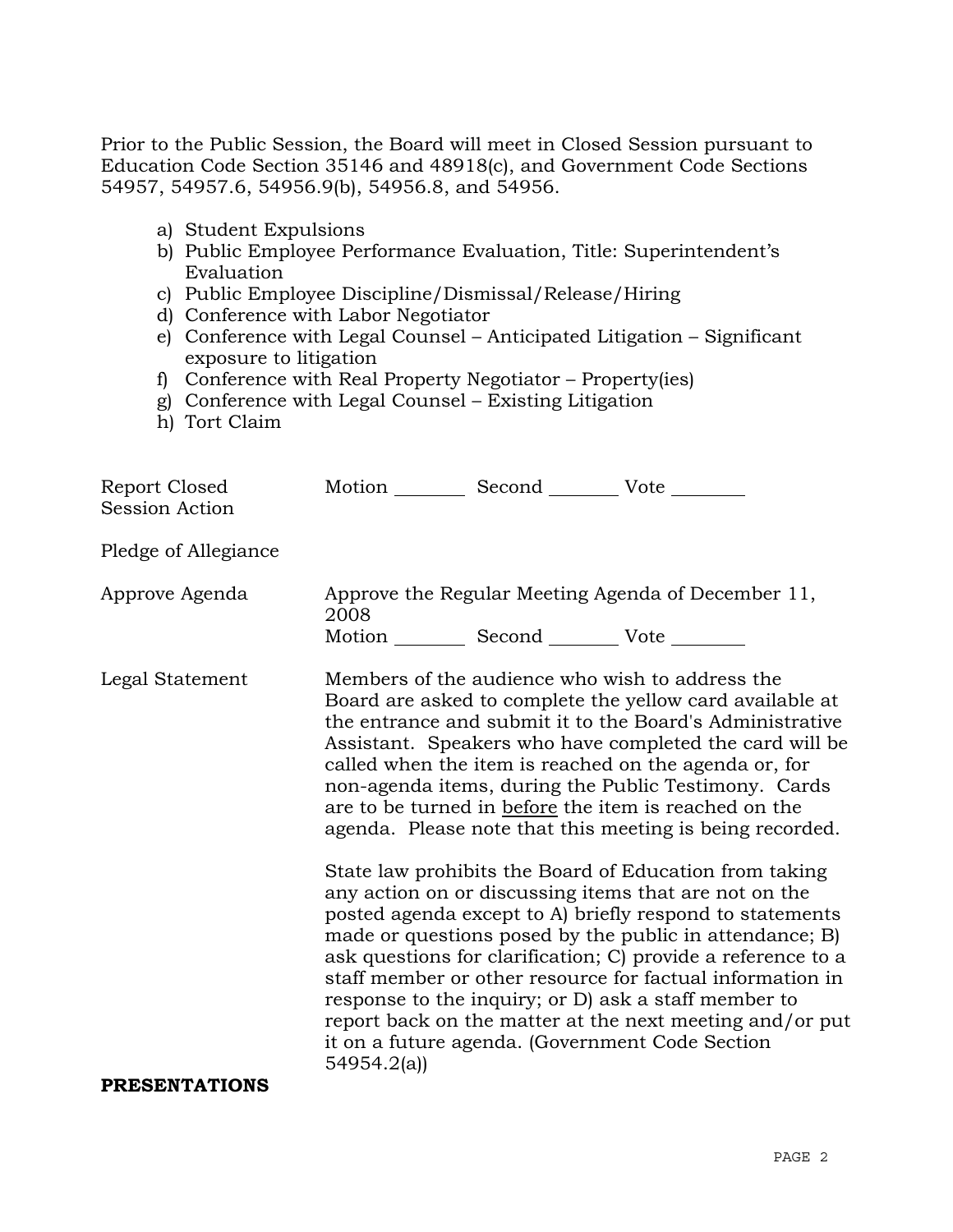**7:00-7:45 p.m.** \* Assistant Superintendent Song Chin-Bendib and Director of Business Services Madeline Gabel will present the 1st Interim Report for the 2008-2009 Fiscal Year.

### **7:45 – 7:50 p.m. CONSENT ITEM**

These items are considered routine and may be enacted by a single motion. At the request of any member of the Board, any item on the consent agenda shall be removed and given individual consideration for action as a regular agenda item.

#### Business Operations

| $4.1-C$<br>1 <sup>st</sup> Interim Report for<br>the 2008/2009 Fiscal<br>Year | Staff Recommendation:<br>Approve the 1 <sup>st</sup> Interim Report for the<br>2008/2009 fiscal year.                                                                                                                                                              | The 1st<br>Interim will<br>be delivered<br>by $3 p.m.$ on<br>Tuesday,<br>Dec. 9, 2008 |  |  |  |  |
|-------------------------------------------------------------------------------|--------------------------------------------------------------------------------------------------------------------------------------------------------------------------------------------------------------------------------------------------------------------|---------------------------------------------------------------------------------------|--|--|--|--|
|                                                                               | Motion _________ Second _________ Vote _______                                                                                                                                                                                                                     |                                                                                       |  |  |  |  |
| $7:50 - 8:00 p.m.$                                                            | PUBLIC TESTIMONY ON NON-AGENDA ITEMS                                                                                                                                                                                                                               |                                                                                       |  |  |  |  |
| $8:00 - 8:15$ p.m.                                                            | <b>REPORTS</b><br>Correspondence<br><b>Student Board Member Report</b><br>Superintendent's Report<br><b>Board Committee Reports</b><br>• Facilities/Technology<br>$\bullet$ Finance<br>Board Representatives' Reports<br>• Eden Area Regional Occupational Program |                                                                                       |  |  |  |  |
| $8:15 - 8:20$ p.m.                                                            | <b>CONSENT</b>                                                                                                                                                                                                                                                     |                                                                                       |  |  |  |  |
| Human Resources                                                               |                                                                                                                                                                                                                                                                    |                                                                                       |  |  |  |  |
| $2.1-C$<br>Acceptance of<br>Personnel Report                                  | Staff Recommendation:<br>Accept Personnel Report as submitted.                                                                                                                                                                                                     |                                                                                       |  |  |  |  |
|                                                                               | Motion Second Vote                                                                                                                                                                                                                                                 |                                                                                       |  |  |  |  |
| 2.2C                                                                          | Staff Recommendation:                                                                                                                                                                                                                                              |                                                                                       |  |  |  |  |

2.2-C Renewal of Student Teaching Agreements

<u>Stail Recommendation</u>: Approve the renewal of the Student Teaching Agreements between the District and Holy Names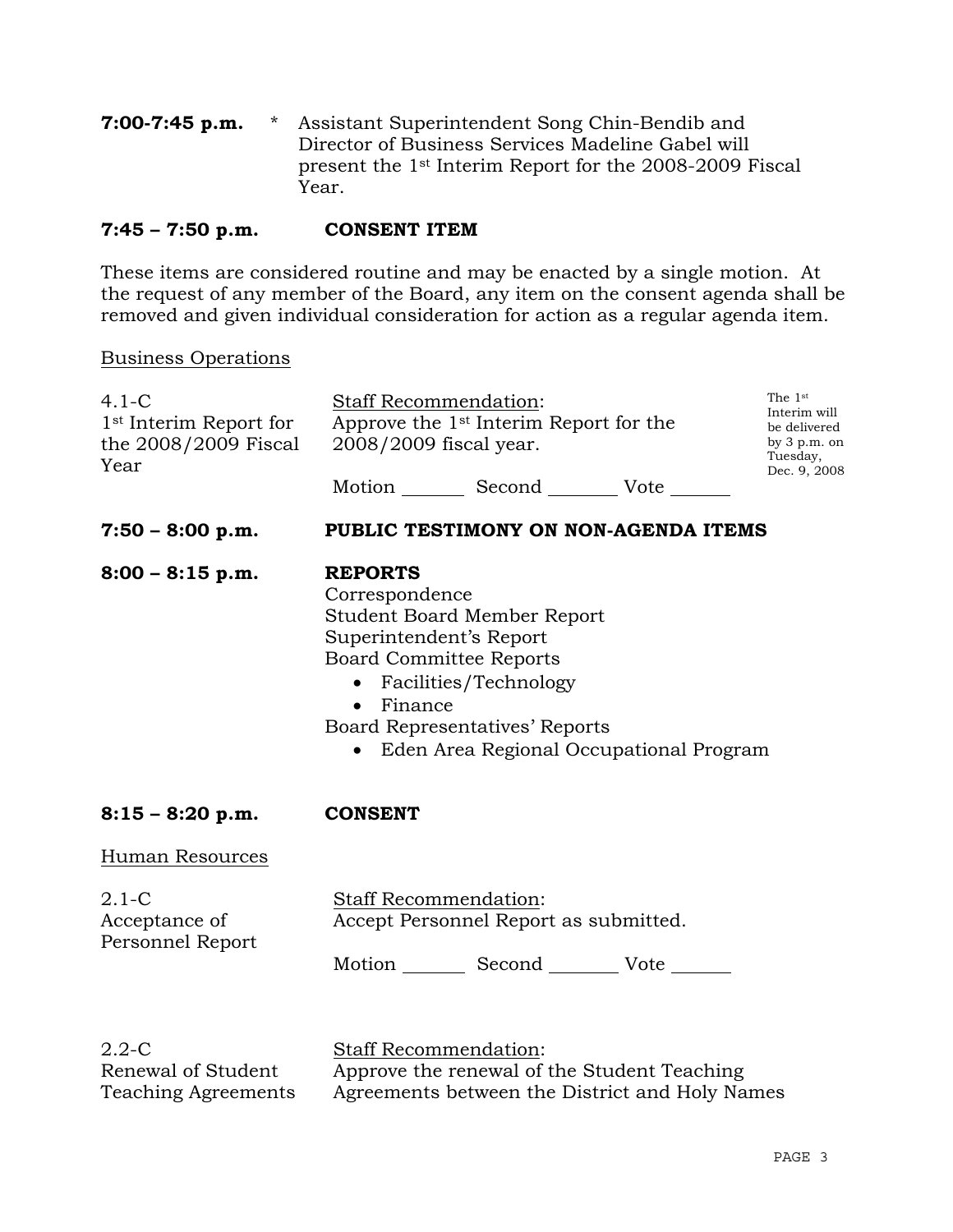University.

Motion \_\_\_\_\_\_\_\_ Second \_\_\_\_\_\_\_\_\_ Vote \_\_\_\_\_\_\_

# Educational Services

| $3.1-C$<br>Acceptance of<br>Donations                             | Staff Recommendation:<br>Approve the acceptance of gifts to the District as<br>follows:                                                                                                                                                                          |  |  |  |  |
|-------------------------------------------------------------------|------------------------------------------------------------------------------------------------------------------------------------------------------------------------------------------------------------------------------------------------------------------|--|--|--|--|
|                                                                   | San Leandro High School<br>• Several movie theater tickets for students from<br>Bayfair Century Theater, San Leandro<br>• Park Passes for students from Boomers Fun<br>Park, Livermore<br>• Several backpacks for students from JanSport<br>Company, San Leandro |  |  |  |  |
|                                                                   | Donations to the Library:<br>• Various computer equipment from Marguerite<br>McIntyre<br>• Several books from Susan Morton<br>• Various electronics from Ramona Ansolabehere                                                                                     |  |  |  |  |
|                                                                   | Motion _________ Second __________ Vote _______                                                                                                                                                                                                                  |  |  |  |  |
| $3.2-C$<br>Proposed Stipulated<br><b>Expulsion Order</b>          | Staff Recommendation:<br>Approve the stipulated expulsion recommendation<br>from the Director of Student Support Services for<br>student E02-08/09.                                                                                                              |  |  |  |  |
|                                                                   | Motion _________ Second __________ Vote _______                                                                                                                                                                                                                  |  |  |  |  |
| $3.3 - C$<br>San Leandro Adult<br>School Courses for<br>2008-2009 | Staff Recommendation:<br>Approve the San Leandro Adult Education<br>Courses for the 2008-2009 school year for<br>submission to California Department of<br>Education.                                                                                            |  |  |  |  |
|                                                                   | Motion _________ Second __________ Vote _______                                                                                                                                                                                                                  |  |  |  |  |
| <b>Business Operations</b>                                        |                                                                                                                                                                                                                                                                  |  |  |  |  |
| $4.2-C$<br>Resolution #08-56 to                                   | Staff Recommendation:<br>Adopt Resolution #08-56 to declare certain                                                                                                                                                                                              |  |  |  |  |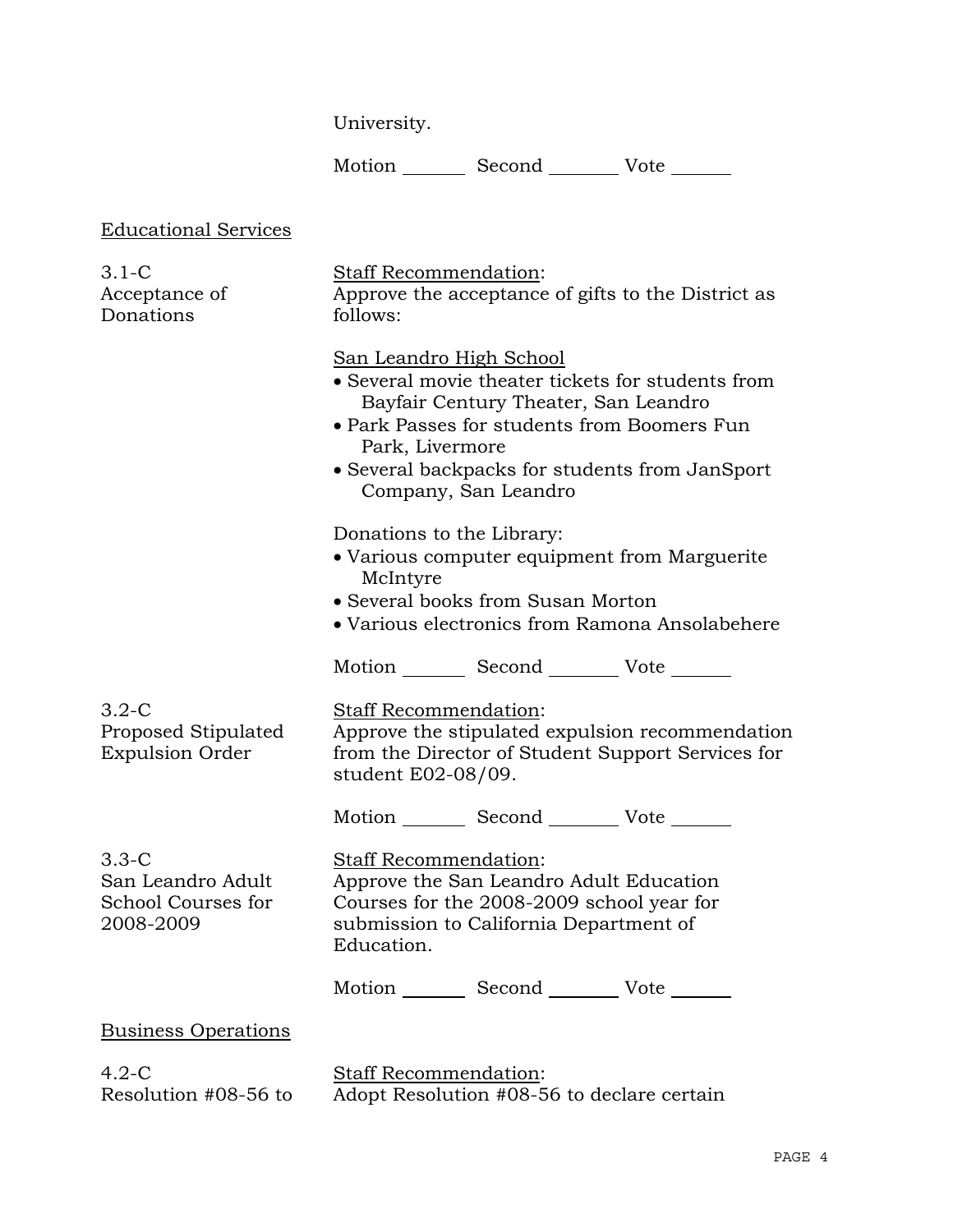| Declare Certain<br><b>Equipment Surplus</b><br>and/or Obsolete.                                             | equipment surplus and/or obsolete due to the age<br>and condition of the designated equipment.                                                                                  |  |                                                                                                                              |  |  |  |
|-------------------------------------------------------------------------------------------------------------|---------------------------------------------------------------------------------------------------------------------------------------------------------------------------------|--|------------------------------------------------------------------------------------------------------------------------------|--|--|--|
|                                                                                                             |                                                                                                                                                                                 |  | Motion Second Vote                                                                                                           |  |  |  |
| $4.3-C$<br>New Copiers Contract<br>with Caltronics for<br>Wilson Elementary<br>School                       | Staff Recommendation:<br>Approve the new lease agreement for five copiers<br>and one duplicator with Clatronics for the term of<br>60 months for an estimated cost of \$19,319. |  |                                                                                                                              |  |  |  |
| $4.4-C$<br>403(b) Plan Adoption<br>Agreement                                                                | Staff Recommendation:                                                                                                                                                           |  | Motion Second Vote ______<br>Approve the San Leandro Unified School District<br>403(b) Plan Adoption Agreement as submitted. |  |  |  |
|                                                                                                             |                                                                                                                                                                                 |  | Motion _________ Second __________ Vote _______                                                                              |  |  |  |
| <b>Facilities and Construction</b>                                                                          |                                                                                                                                                                                 |  |                                                                                                                              |  |  |  |
| $5.1 - C$<br><b>Arts Education Center</b><br>Building<br>Commissioning<br>Services Contract with<br>Enovity | Staff Recommendation:<br>Approve the Arts Education Center building<br>commissioning services contract with Enovity,<br>Inc.                                                    |  |                                                                                                                              |  |  |  |
|                                                                                                             |                                                                                                                                                                                 |  | Motion _________ Second __________ Vote _______                                                                              |  |  |  |
| $5.2-C$<br>Purchase and Install<br>New Adult School<br>Portables                                            | Staff Recommendation:<br>Approve the purchase and installation of one and<br>a half portables at the Adult Education campus.                                                    |  |                                                                                                                              |  |  |  |
|                                                                                                             |                                                                                                                                                                                 |  | Motion _________ Second __________ Vote _                                                                                    |  |  |  |
| 8:30 p.m.                                                                                                   | <b>BOARD MEMBERS</b>                                                                                                                                                            |  | ADDITIONAL SUGGESTIONS AND COMMENTS FROM                                                                                     |  |  |  |

# **ANNOUNCEMENT Board of Education Meetings**

Regular Meeting – January 8, 2009, DO **Proposed Special Board Orientation Meeting – January 13, DO, - Business Services, 5:30 pm**